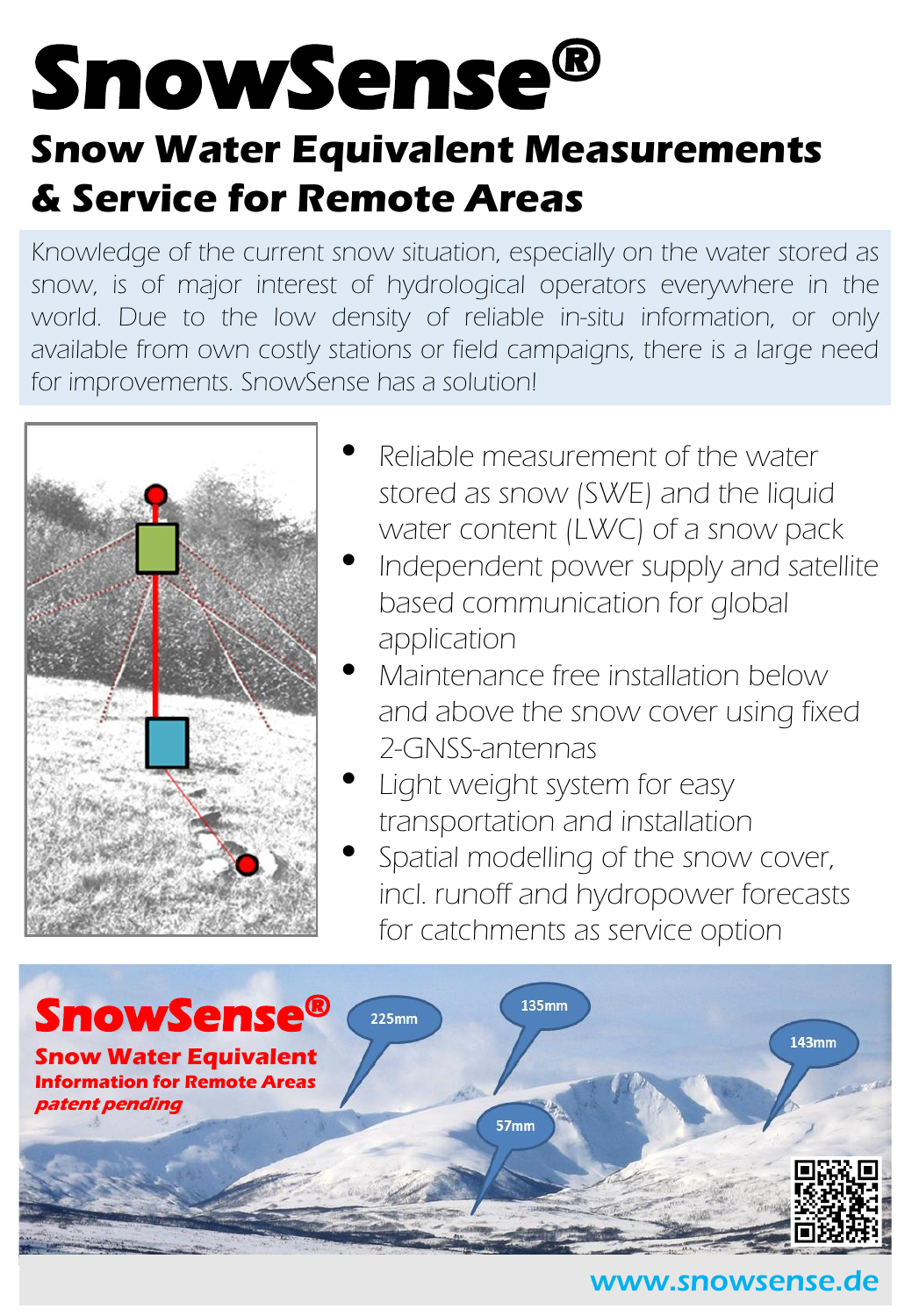## **Snow Water Equivalent direct measurements**

The key element of SnowSense is the capability to measure the snow water equivalent SWE at all requested locations by a novel, superior, GNSS based solution. The SWE (in mm) can be retrieved several times a day (requiring permanent power supply) or on a daily basis (common for hydrological users) – using energy-efficient measurement cycles. All stations are pre-processing the data and transfer the measurements via satellite communication or cellular networks (optional).

The stations are designed to be installed independently from any power supply and communication infrastructure, and can be set up permanently or temporally, e.g. be removed during summer month. Station hardware is modular and easy to be transported and installed. Set up of multiple stations for a spatial measurement networks is advisable .



- Derivation of the water stored as snow (SWE) and the liquid water content (LWC) in the snow
- 2-GNSS-antenna concept with fixed, maintenance free installation below and above the snow cover
- Microwave L-Band signals with excellent attributes for snow monitoring globally availably from GNSS satellites
- Proven results from scientific studies and demo operations in Europe and North America for several years
	- Method and station are patent pending

References:

- ✓ Henkel, P., et al. (2018): "Snow water equivalent of dry snow derived from GNSS carrier phases". IEEE Transactions on Geoscience and Remote Sensing - Volume 56 Issue 6
- ✓ Koch, F., et ai. (2019): Retrieval of Snow Water Equivalent, Liquid Water Content, and Snow Height of Dry and Wet Snow by Combining GPS Signal Attenuation and Time Delay - Water Resources Research, Volume 55, Issue 5
- ✓ Appel, F., et al, (2019): "Advances in Snow Hydrology Using a Combined Approach of GNSS In Situ Stations, Hydrological Modelling and Earth Observation—A Case Study in Canada" - Geosciences 2019, Volume 9(1), Issue 44

# **SnowSense In-Situ Station Stations**



Weather independent and maintenance free operation also during low sun or cloud conditions

- Independent power supply and intelligent operation management
- On-board processing and satellite or terrestrial based communication
- Light weight system  $\approx$  35 kg) for easy transportation and installation
- Low-cost hardware & data transfer

Autonomous station Installation in Newfoundland/Canada

#### SnowSense stations are available – please contact for details and conditions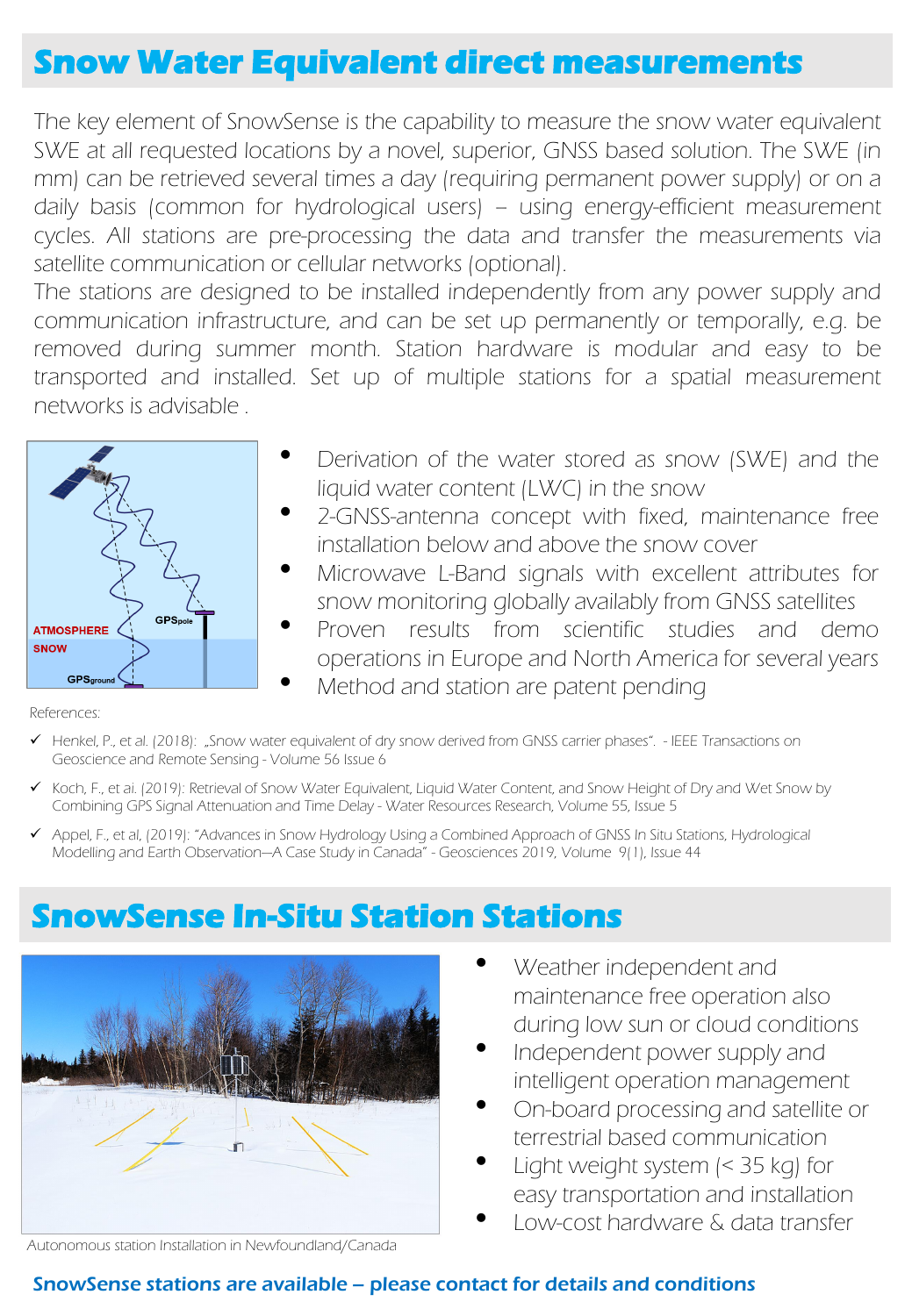## **SnowSense as Service: Spatial Modelling**

To provide spatial and temporal continuous information on the snow cover, the water balance is calculated using meteorological inputs and the parameters of the land surface by a physically model (PROMET). Meteo model inputs / NWPs enable weather station independent calculations and forecasts. The direct snow measurements from the stations and satellite derived spatial snow information are assimilated for exact and reliable results. Calculation of the run-off and aggregated products of hydro-power potential and forecast is optional.

Due to the transferable concept of the stations and the model, all catchments and regions can be monitored and provide large flexibility in performance and products.

- Spatial calculation of all water balance and runoff components
- Independency from meteorological station due to NWP modell coupling
- Assimilation of measured SWE at stations and satellite observations of the spatial snow dynamics



SWE maps of Newfoundland / Canada

## **Snow maps, run-off & hydropower forecasts**

- Provision of weekly or daily maps of the SWE as online map or raster data product
- Provision of the total water storage as snow for selectable locations
- Runoff formation calculation incl. lakes and reservoirs
- Forecast option of 48 or 240 hours
- Tailored products available



Improved run-off modelling using SnowSense Stations and satellite observations

#### Modelling and forecast services available – please contact for details and conditions

### **SnowSense applications:**

In combination of In-Situ Stations that can be located at remote or critical points and model capabilities, SnowSense is offering snow monitoring and forecasting solutions to a wide range of applications.

| Hydro I | Flood    | Weather  | Winter | Logistic | Road     | Agri-   |
|---------|----------|----------|--------|----------|----------|---------|
| Power   | Forecast | Services | Sports |          | Services | culture |